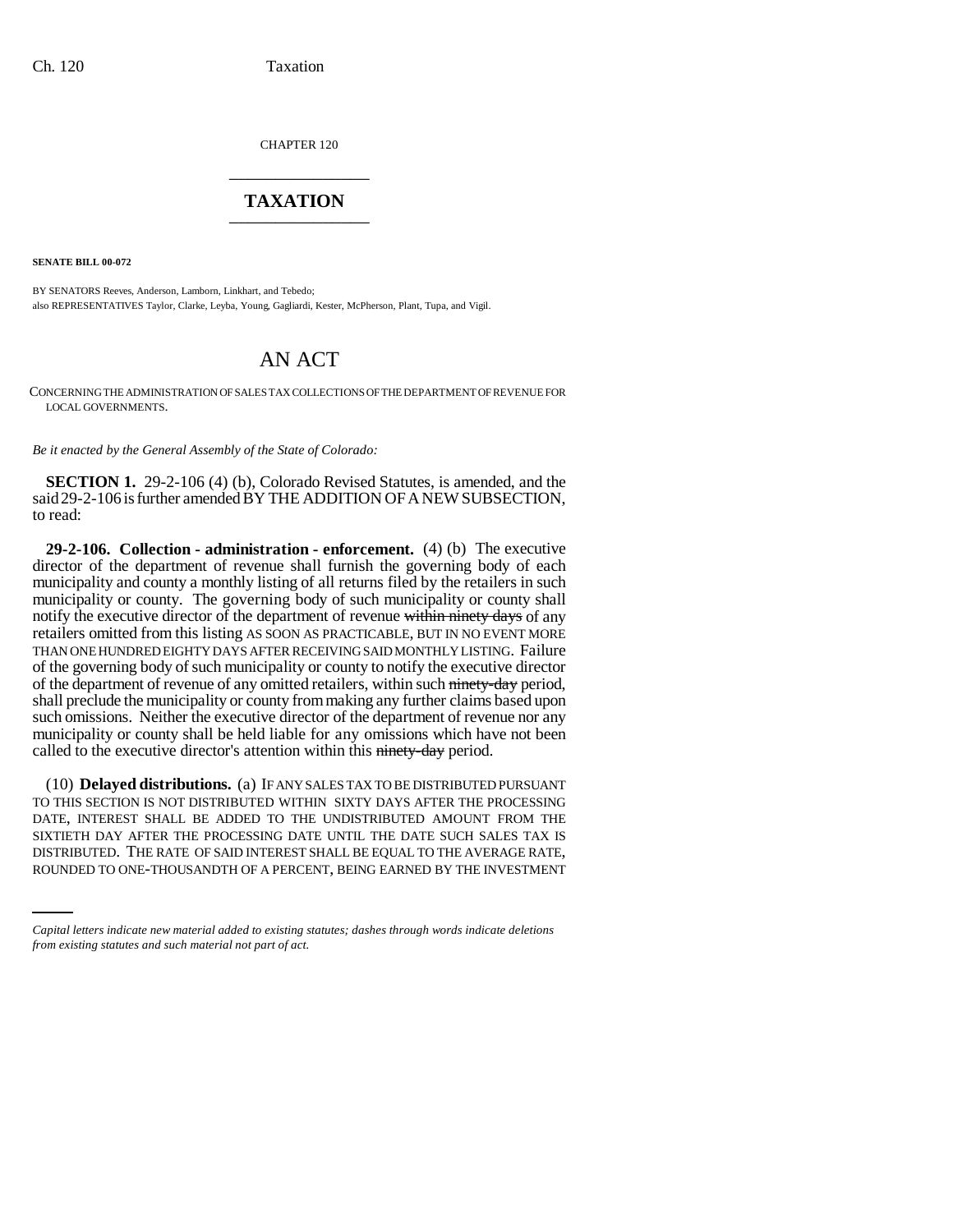### Taxation Ch. 120

OF MONEYS IN THE STATE TREASURY FOR THE SAME PERIOD.

(b) THE PROVISIONS OF THIS SUBSECTION (10) SHALL APPLY ONLY TO SALES TAX COLLECTED BY THE DEPARTMENT OF REVENUE WITH A PROCESSING DATE OCCURRING ON OR AFTER JANUARY 1, 2001. THE PROVISIONS OF THIS SUBSECTION (10) SHALL NOT APPLY IN THE EVENT THAT THE DISTRIBUTION OF SALES TAX WAS DELAYED AS A RESULT OF UNFORSEEN CIRCUMSTANCES OR CAUSED PRIMARILY BY AN ENTITY OTHER THAN THE DEPARTMENT OF REVENUE. SUCH DETERMINATION SHALL BE MADE IN GOOD FAITH BY THE DEPARTMENT.

**SECTION 2.** 31-12-113 (2) (a) (II), Colorado Revised Statutes, is amended, and the said 31-12-113 (2) is further amended BY THE ADDITION OF A NEW PARAGRAPH, to read:

**31-12-113. Effective date of annexation - required filings.** (2) (a) The annexing municipality shall:

 $(II)$  (A) File for recording two THREE certified copies of the annexation ordinance and map of the area annexed containing a legal description of such area with the county clerk and recorder of each county affected;

(B) The county clerk and recorder of each county involved shall file one certified copy of such annexation ordinance and map with the division of local government of the department of local affairs AND ONE CERTIFIED COPY OF SUCH ANNEXATION ORDINANCE AND MAP WITH THE DEPARTMENT OF REVENUE.

(a.5) UPON RECEIVING AN ANNEXATION ORDINANCE AND MAP PURSUANT TO SUBSUBPARAGRAPH (B) OF SUBPARAGRAPH (II) OF PARAGRAPH (a) OF THIS SUBSECTION (2), THE DEPARTMENT OF REVENUE SHALL COMMUNICATE WITH ANY TAXING ENTITIES AFFECTED BY THE ANNEXATION IN ORDER TO FACILITATE THE ADMINISTRATION AND COLLECTION OF TAXES WITHIN THE ANNEXED AREAS AND TO IDENTIFY ALL RETAILERS AFFECTED BY THE ANNEXATION. THE DEPARTMENT OF REVENUE SHALL MAKE COPIES OF ANY SUCH ORDINANCES AND MAPS AVAILABLE TO ALL TAXING ENTITIES IN THE STATE, INCLUDING ANY SPECIAL DISTRICTS THAT IMPOSE A SALES TAX.

**SECTION 3.** 32-9-106.7, Colorado Revised Statutes, is amended BY THE ADDITION OF A NEW SUBSECTION to read:

**32-9-106.7. Additional district area - petition or election - required filings.** (4) Prior to including any additional area in the district pursuant to this section, the district shall file a notice and a map containing a legal description of the area with the county clerk and recorder of any county in which the area is located, the division of local government of the department of local affairs, and the department of revenue. Upon receiving a notice and map pursuant to this subsection (4), the department of revenue shall communicate with any taxing jurisdictions affected by the inclusion of the additional area in the district in order to facilitate the administration and collection of taxes within the additional area and to identify all retailers affected by the inclusion of the additional area. The department of revenue shall make copies of any such notices and maps available to all taxing jurisdictions in the state, including special districts that impose a sales tax.